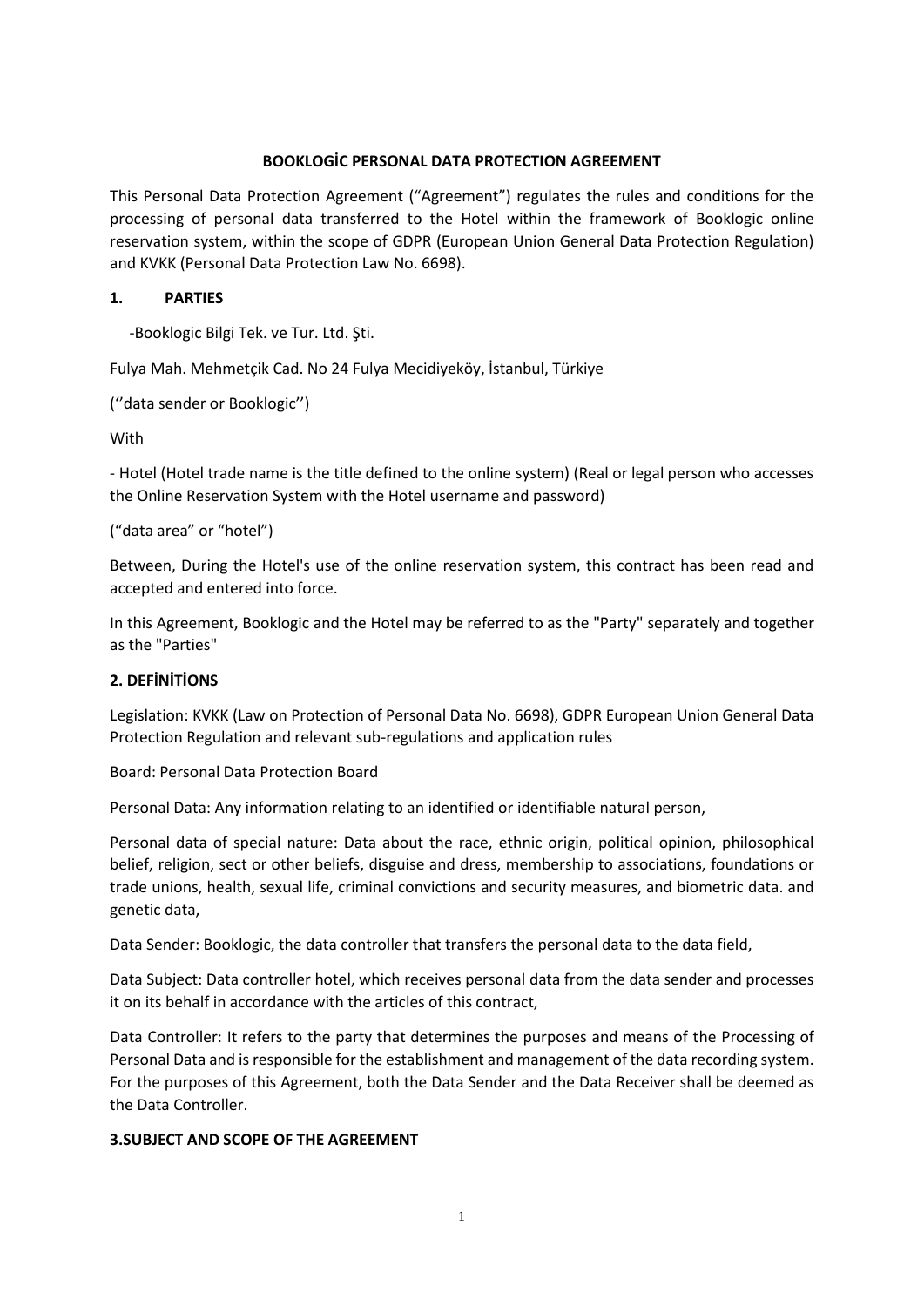This Agreement; In order to protect the fundamental rights of individuals and to determine the reciprocal rights and obligations of the Parties, regarding the processing of personal data (which includes all personal data entered into the system whether or not accommodation takes place at the Hotel) that is/can be transferred to the Hotel via the Booklogic online reservation system. has been signed.

Personal Data sharing will be carried out verbally, in writing or electronically and by other means, as per the business relationship between the Parties. The parties are obliged to take all kinds of measures stipulated in the relevant legislation on the protection of personal data, regardless of the transfer.

The parties comply with the provisions of the KVKK in every process regarding the sharing of Personal Data, They accept, declare and undertake that they are obliged to comply with the relevant legislation and the provisions of this Agreement. In addition, the Parties are obliged to ensure compliance with the relevant EU legislation on the protection of personal data in cases where personal data belonging to European Union ("EU") citizens are shared.

### **4.LIMITED USE FOR PURPOSE**

4.1. Personal Data may be processed by the data subject exclusively for the purpose of providing the services specified in the Contract. Any processing of Personal Data outside the aforementioned scope will be subject to the specific consent of the person concerned.

4.2. The Data Recipient will keep the Personal Data at its own discretion, and the transfer of the Personal Data by the data recipient to third parties in the country and abroad, including the transfer of the data to a third party due to the use of third party services, is prohibited unless there is a written agreement between the Parties.

4.3. Upon the expiry of the Agreement, the Data Subject will delete and destroy all kinds of media and records in his own possession, where the Personal Data is recorded. As far as receiving data, will be able to keep Personal Data for as long as necessary within the scope of its legal obligations.

# **5. DATA SECURITY**

5.1. The Data Subject is obliged to take the necessary measures to prevent unauthorized access to the Personal Data by its own personnel and third parties and to prevent the use of the Personal Data other than for the purpose of transferring it to him. The data subject accepts and declares that the measures to be taken within this scope will not be less than the measures taken for the security of the personal data stored by a prudent trader operating in the current legislation (if any) or similar fields in any case.

5.2. In cases where Personal Data is transferred to a third party as permitted in this Agreement by the Data Subject, the data subject shall be responsible for ensuring the data transfer in a secure manner. In case of any unauthorized access to the Personal Data or the Personal Data becoming accessible by third parties in any way in violation of this Agreement, the data subject shall immediately notify the data subject and the data sender, and in order to minimize the damage arising from this situation. It will take any action requested by Booklogic or the KVK Board, and will provide information, documents and support without delay.

5.3. The Data Subject is obliged to inform its personnel and, if any, the personnel of its subcontractor, in writing, regarding the processing of Personal Data, regarding the matters stipulated within the scope of this Agreement. In case the mentioned personnel act in violation of the regulations in the Agreement or the legislation, the data taker will be jointly and severally liable for the damages.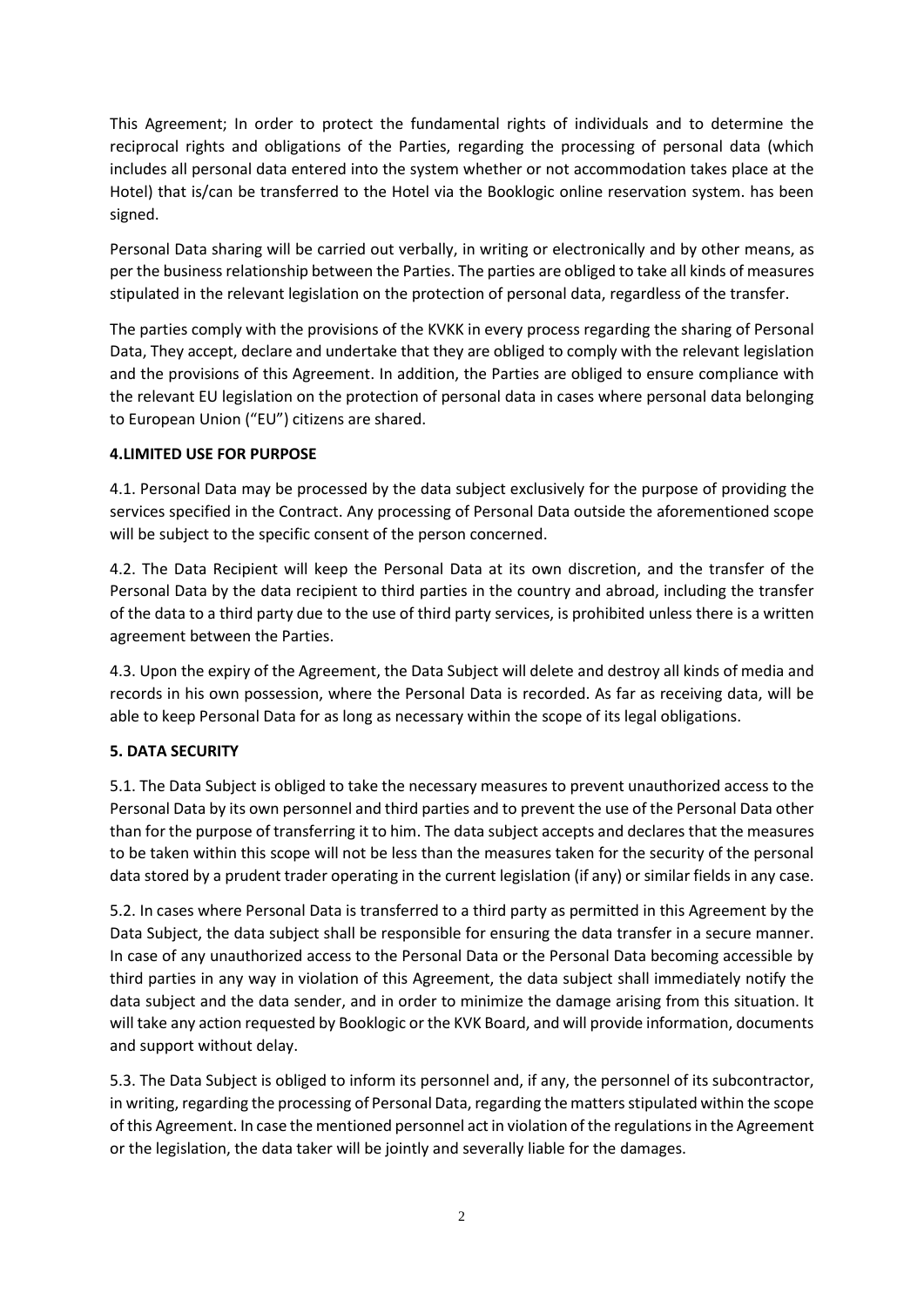## **6. DATA SUBJECT'S RIGHTS**

6.1. The Data Subject is obliged to fulfill the requests of the data owner regarding the rights arising from the Legislation regarding all personal data accessed through the Booklogic online reservation system within 3 (three) working days.

6.2. If the data owner makes a request directly from the Data Subject in any way, a written response will be given immediately (within 2 working days in any case) regarding the request.

# **7. AUDIT**

The Data Recipient party shall provide all kinds of information and documents to be requested by the Board in a timely and accurate manner in the audits to be carried out within the scope of the authorizations given to the Personal Data Protection Board within the scope of Article 22 of the KVVK, and the records and records in all kinds of electronic, magnetic and similar media related thereto. It is responsible for keeping and operating all systems and passwords necessary for accessing and making the records readable.

The Data Subject accepts and declares that it is subject to the control of the Data Controller and the KVK Board in terms of Personal Data processing within the scope of the Contract. As a result of the said inspections, if it is determined that the data subject has violated its obligations regarding Personal Data, this situation will be immediately remedied by the data subject, and in case of any damage due to this reason, the responsibility will belong to the data subject.

# **8. LEGAL LIABILITY**

8.1. The Data Subject is obliged to act in accordance with all regulations, regulations, procedures and principles in force regarding the protection of personal data, especially the Law and Board decisions.

8.2. If a change is required in the processes of the data subject due to any change or update that may occur within the scope of the aforementioned regulations, the data subject is obliged to complete the said change at the latest before the new/current regulation enters into force. If the aforementioned regulation requires a change within the scope of this Agreement, the parties shall amend the Agreement accordingly. The provision of the Agreement requiring amendment will be implemented in accordance with the current legislation as of the effective date, even if no action has been taken by the parties in this regard.

8.3. To take all the measures regulated in the KVKK regarding the protection of the Personal Data received and learned during the performance of this Agreement, to ensure its confidentiality, to act in accordance with the principles of confidentiality, to prevent the use of this information by unauthorized persons, to destruction, deletion, destruction given by the data controller, It is obliged to take all kinds of physical and technical measures to fulfill anonymization requests completely and without exception and to protect it from all kinds of abuse. This obligation of the parties will continue until the end of the destruction period of the data obtained, even if this protocol is terminated.

8.3. The Data Recipient agrees, declares and undertakes to immediately notify the data sender in a secure way, in the event that the Personal Data is obtained by others illegally and/or there is an